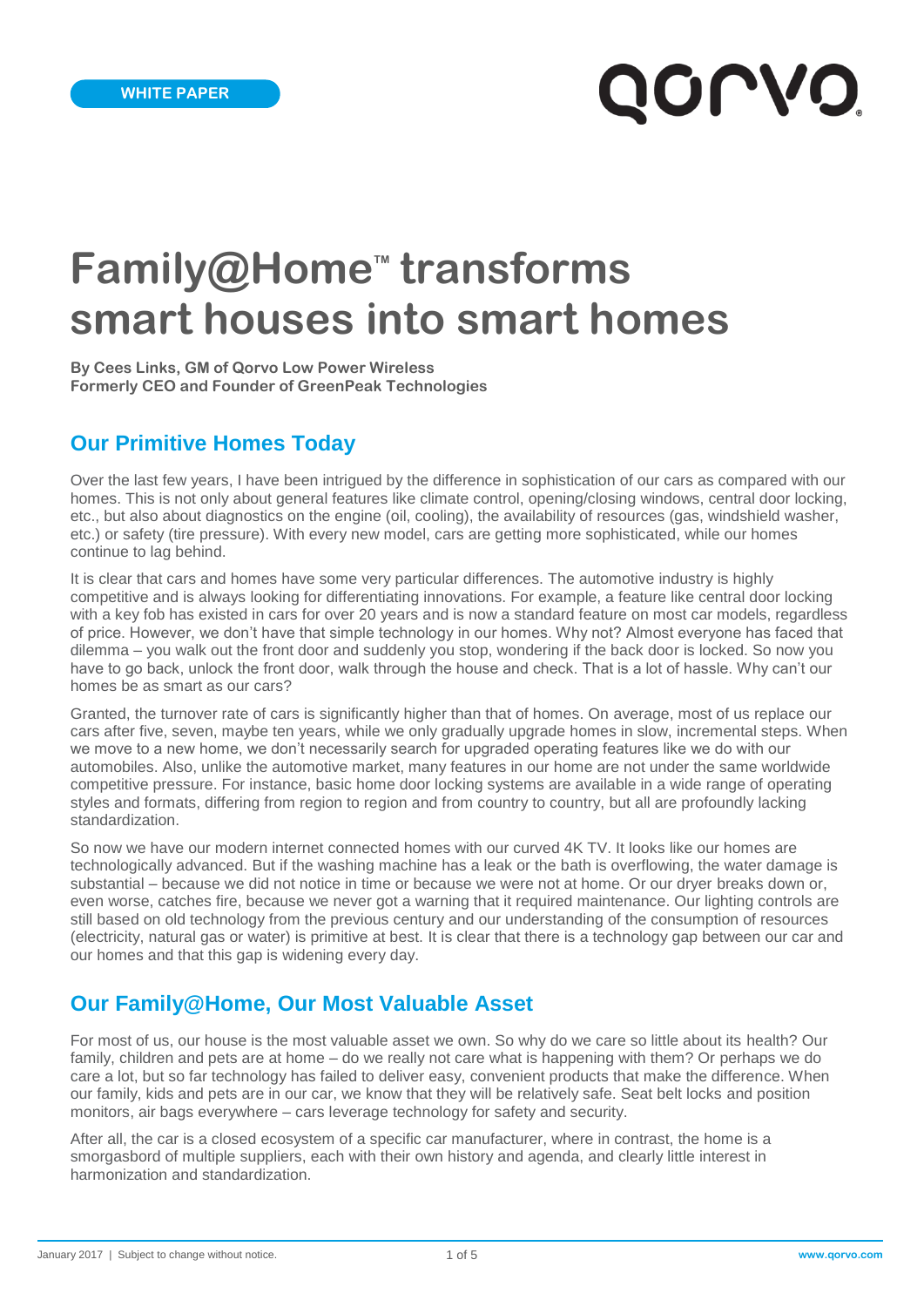

So how do we make our homes smart? How do we get this technology into our homes without incurring big costs? Possibly the technology industry has been trying to do too much at one time. Having everything connected to everything else ("meshing") may not fit a purpose. We may have been focusing on the wrong thing. Maybe we really do not need the fridge talking to the toaster or ordering our milk.

Instead, we just need to start with some basics. Is everything all right at home? Are there exceptions? Are there anomalies that predict trouble ahead?

Which is more important: remotely controlling our smart lights with our smartphone from the other side of the world, or understanding whether everything is fine at home with the family? I think it is our kids and our family.

This is the core of Family@Home. Providing peace of mind to people who are not at home and who wonder how their family and house are. Receiving alerts if something goes wrong. Being able to care for family members, and understand what is going on, without being intrusive – but still in the position to make contact if needed, and show attention. Peace of mind and caring for what is most precious, your home and your family – that is your Family@Home.

### **How does Family@Home Actually Work?**

The Family@Home is a simple and inexpensive application that does not need to be integrated or programmed. It consists of a collection of sensors that can easily be installed in the home, connected to the web via the home's internet connection and managed with a smartphone. The smartphone acts as the dashboard for the system, not only for installation but also during operation. The smartphone leads the person installing the sensor through a simple interactive menu and confirms that each sensor is operating properly. Then the sensors can be left alone and will start doing their work, collecting data.

This collected data begins forming a "picture" of the "family lifestyle." By the end of the initial learning period – less than two weeks – the system knows the family's normal behavior patterns and is capable of sending alerts to family members, health care professionals or the owners of the house.

### **This includes all kind of scenarios:**

- Who is in the house?
- Is someone in the house when no one is supposed to be?
- What time is a person coming home? Or is that person still not at home (and supposed to be)?
- Is there a door left open, or a light left on and not supposed to be?
- Is the temperature comfortable at home?
- Is the heating turned off at night?
- Is the cat inside the house?
- Is there a leak in the basement?
- Is the smoke alarm going off?

Many more scenarios can be thought of, including scenarios that combine data from different sources, which can include external sources. For instance, when there is an open/close sensor on a window and bad weather is coming, an alert can be created to warn the homeowner that a problem situation may occur.

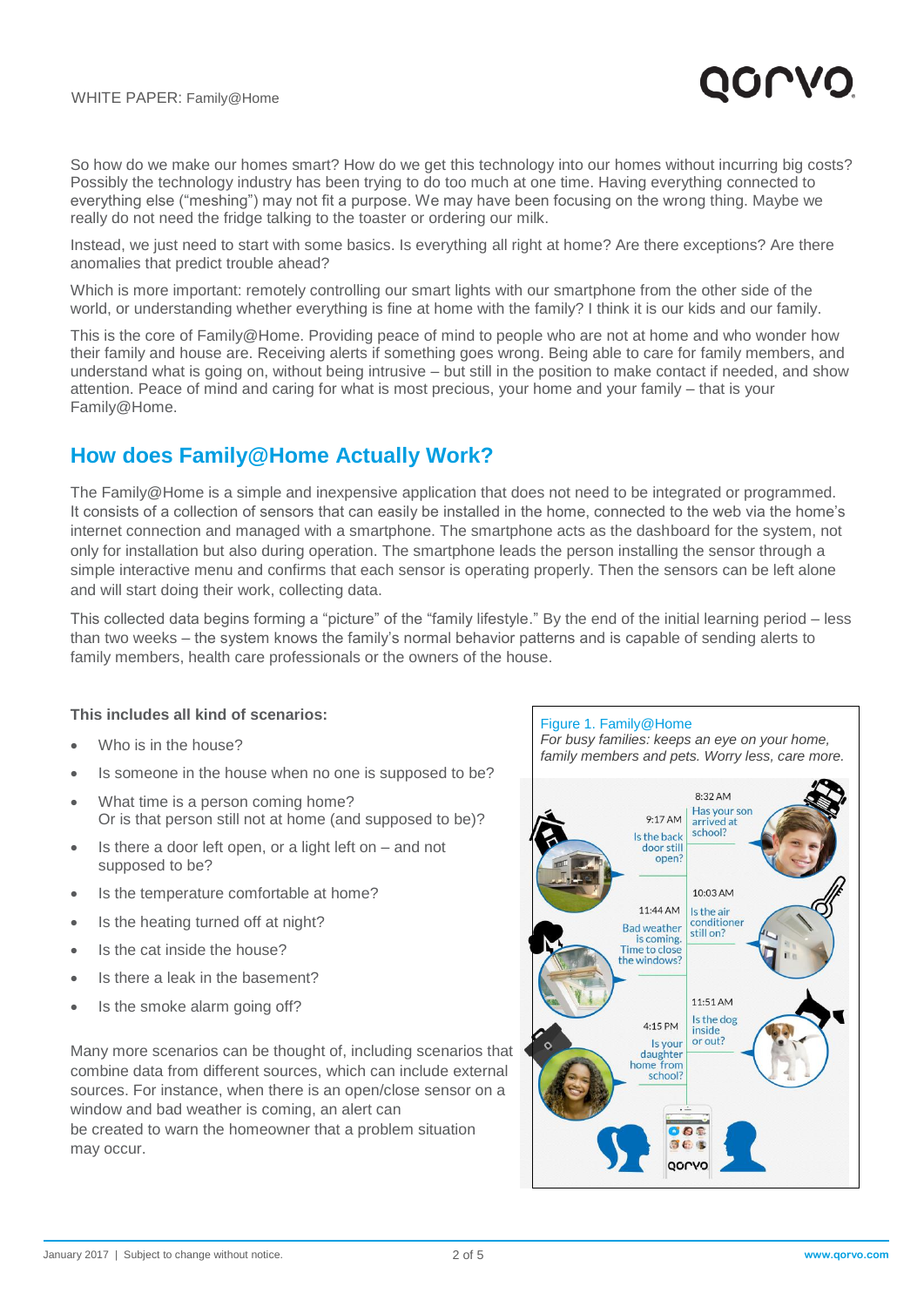

But the key feature of Family@Home is that the system itself "learns" what is normal, and keeps on learning, without any programming or re-configuration from the consumer.

Another key feature is that the system does not need a camera. Of course, the system can be extended to include cameras, but these are not required for the system to be fully operational and functional and, therefore, can respect the privacy of the residents.

So, the value provided by the Family@Home system is in the creation of a dashboard that helps the owner of the system to be aware and understand what is going on at home – or, as it can be easily extended, what is going on in the vacation home, or any remote location that needs to be monitored.

### **Is Family@Home Secure and Does it Respect Privacy?**

A logical question that often comes up is: "Is my data secure and will the system respect my privacy?" Well, the answer is fairly straightforward. You can determine yourself who can look at the Family@Home dashboard and who cannot. And although the system does a lot of tracking, the personal information is safely stored and kept securely out of sight. The underlying question is: "Is the value provided worth the concern?" In a way, Family@Home is your caring and loyal butler or au pair living with you, looking after your home and family, and they also know your personal habits and your stories to better serve and assist you.

It is necessary to rethink how we accept to share information. The new age of the IoT helps us to quantify our lives. *To measure is to know.* Quantifying our lives helps us to make more timely and better quality decisions, or even to assist us to actually make those tough decisions. Quantifying our lifestyle helps us to live more safely, securely and comfortably. There is more involvement, more awareness of what is going on with the Family@Home and, therefore, more caring.

But there is obviously a flipside. What about the data being collected? Can it be abused, who owns it, etc.? Those are all valid questions, but not necessarily very different than using a credit card in a store or posting a comment on Facebook. There is a serious balance between convenience and ease of use on one side, and security and privacy on the other side. We will learn how to deal with security and privacy as well.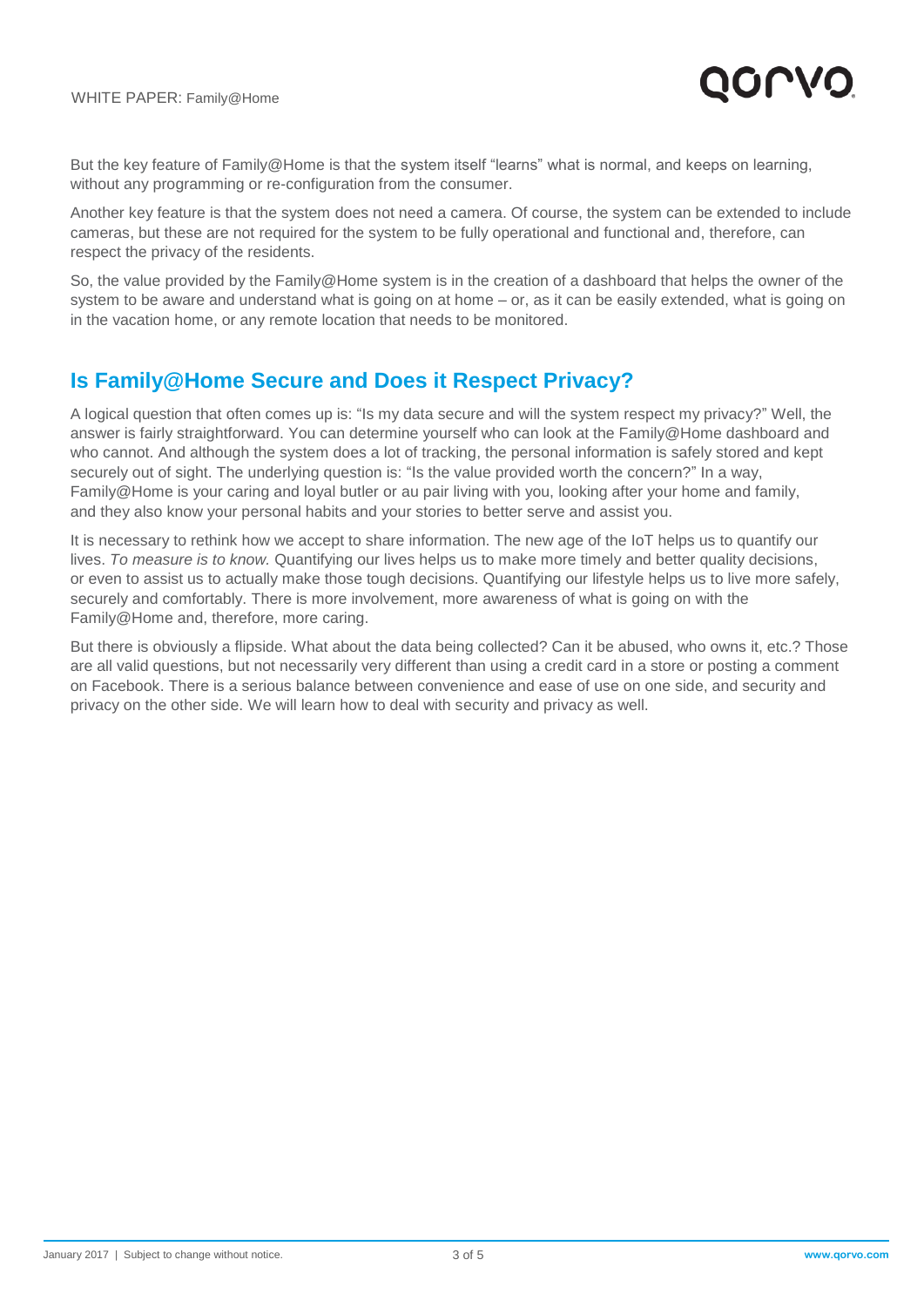### **How Does the Operator Benefit from the Family@Home?**

The Family@Home application is a system-level reference design for a complete end-to-end solution allowing MSOs (telecom operators and cable providers) to complement their current business offerings (phone, internet, TV, etc.) with additional services related to the smart home. MSOs need to be able to offer services that are robust, virtually maintenance free, low cost and that are relatively simple to install. The Family@Home system is a complete cloud-based service solution that can be adjusted and branded in compliance with the needs of the business requirements of the MSOs. MSOs will be able to offer new and additional smart home subscriptions at a low initial cost with an attractive monthly fee. This will accelerate the consumer acceptance and increase the ARPU (average revenue per user) of the MSOs at the same time.

Besides the operators who will clearly benefit from the

### Figure 2. How Family@Home works

*The family lifestyle system uses sensors, connected devices, cloud intelligence and social media to combine a variety of important services into a simple-to-use app that enables service providers to make their customers' lives easier and more secure.*

## How Family@Home Works



Family@Home offering, the large (e)retailers are battling to win customers and tie them in by offering complete smart family and home solutions. In the future, we can expect interesting combined offerings by operators and retail companies, both focusing on various business models that will drive this market. Operators want to provide the services and avoid customer churn. Retail companies want to sell the equipment, the sensor devices and gateways, and add more devices in the same home as the application grows.

### **From Smart House to Smart Home**

The tech industry has been telling consumers that they need a smart home but so far, all they are being offered are connected devices – creating a "smart house" instead. Consumers want smart applications that take care of their family and their home, not just connected devices. That is why Qorvo is working with the world's leading service providers to transform the "connected house" into the "smart home" – an affordable, peace of mind solution that takes care of those who live in it – making sure that their lives are safe, comfortable and efficient. Worry less, care more.